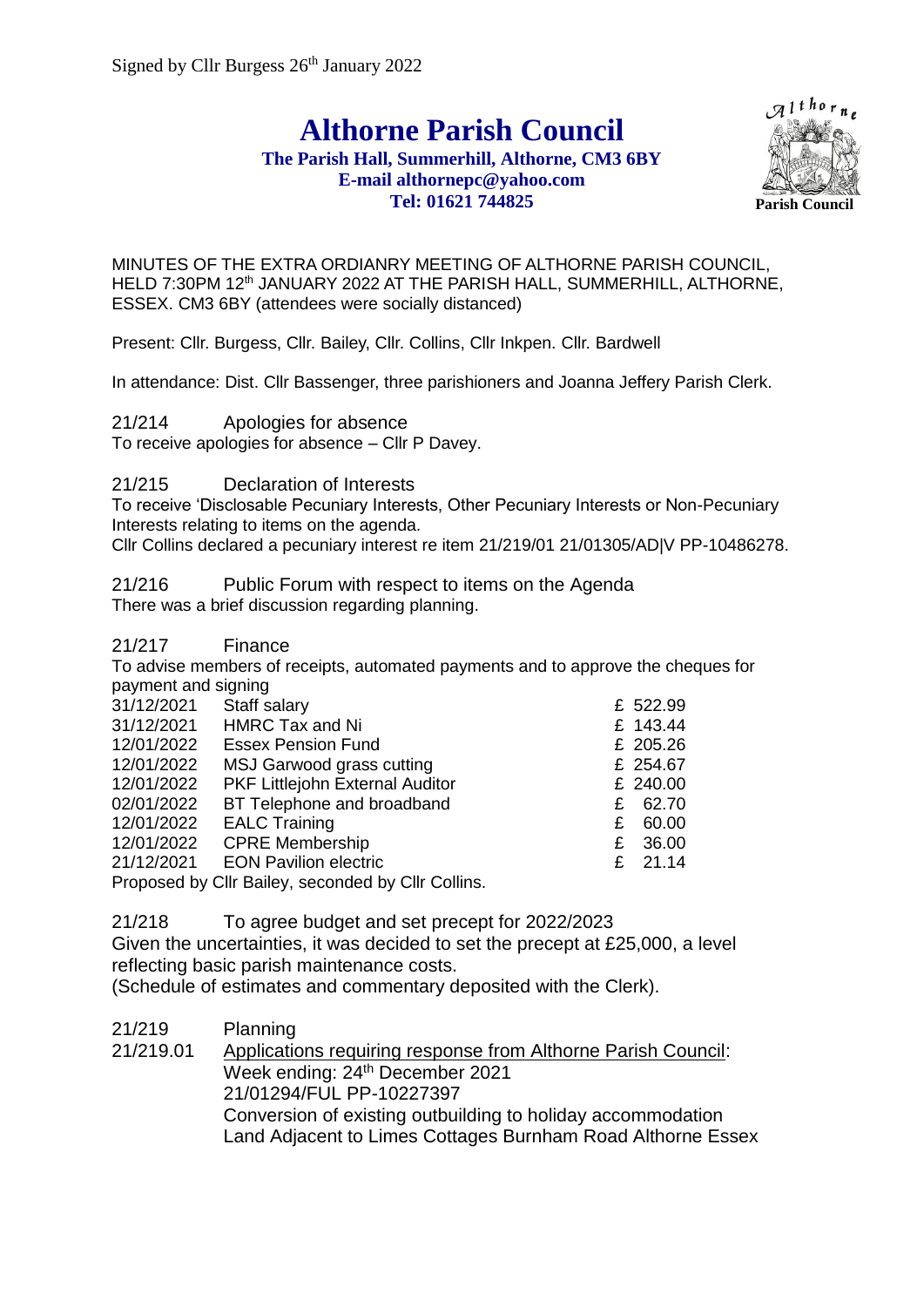Althorne Parish Council OPPOSE this planning application for the following reasons, outside the village development boundary, concerns regarding sewerage and concerns it may be used for residential purposes. Cllr Collins left the meeting at 8.08pm

21/01305/ADV PP-10486278 Vertical signboard 1500mm x 1200mm Crouch Ridge Vineyard Fambridge Road Althorne Essex Althorne Parish Council OPPOSE this planning application as the signboard had previously been refused permission by MDC - 21/00921ADV. Cllr Collins returned to the meeting at 8.14pm.

> Week ending 7<sup>th</sup> January 2022 21/01200/FUL PP-10226615 Demolition of existing commercial buildings and hardstanding, construction of four single storey dwellings and conversion of existing building to two dwellings and the conversion of existing building into refuse and cycle storage facility together with associated landscaping and access.

Buttons Barn Southminster Road Althorne Essex Althorne Parish Council OPPOSE this planning application for the following reasons, Outside of the village development boundary, Unsustainable location, Loss of employment land, impact of additional sewerage on the village.

- 21/219.02 Decisions advised by Maldon District Council: Week ending: 10<sup>th</sup> December 2021 FUL/MAL/21/00929 Section 73A application for a barn to be used as a visitors centre. Tasting Room, Shop and café (use falling within use class E(b) and associated operational development which includes an area of decking, two covered areas, extractor and air conditioning units, a gas tank, container and internal alterations. Crouch Ridge Vineyard Fambridge Road Althorne Essex REFUSE
- 21/219.03 Planning Appeal advised by Maldon District Council Site Address: Land East of 1 Red Brick Cottages The Endway Althorne Essex Proposal: Erection of 1No. two bedroom bungalow Appeal ref: APP/X1545/W/21/3280594 Application Ref: 20/01063/FUL PP-09174025
- 21/219.04 Planning Appeal decisions advised by Maldon District Council Week ending:
- 21/219.05 Neighbourhood Plan: Althorne is a designated Neighbourhood Area.
- 21.219.06 For Information: